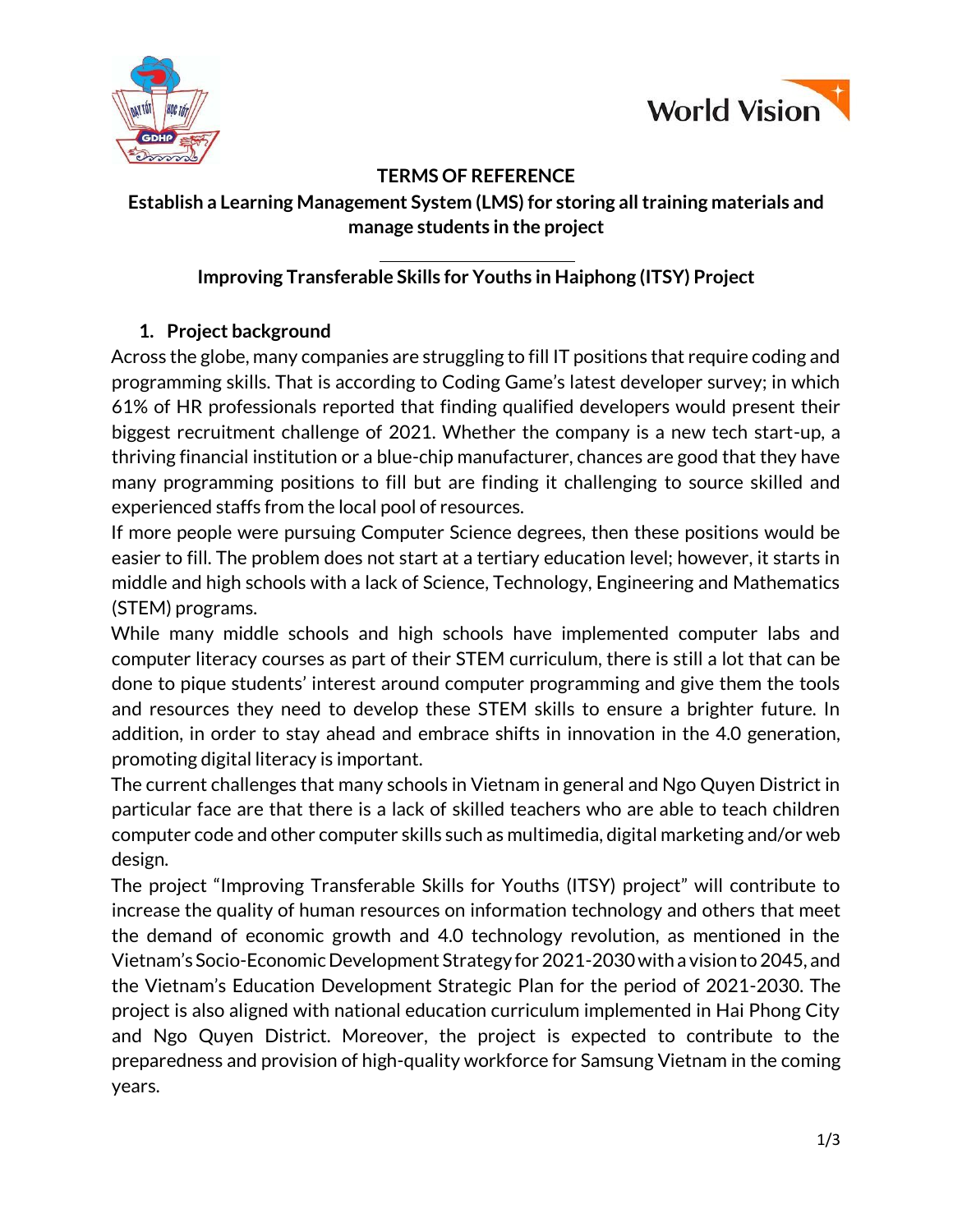



Project from 11/2021 – 10/2023 is funded by Samsung SDS and implemented by World Vision. Project will be implemented in 4 target high schools in Ngo Quyen District, including Thai Phien, Thang Long, Marie Curie and Hang Hai high schools.

Establish a Learning Management System (LMS) for storing all training materials of IT and transferable skills provided in the project and manage students, their learning process and scores is a crucial activity to the successful implementation of the project.

Project is searching for consultants to build a LMS and develop operation guidance for teachers and students at 4 target high schools.

### **2. Objectives**

- Develop a suitable LMS for each target high school to be used:
	- as an open source providing training materials on transferable skills and IT to both teachers and students at schools; and
	- to manage class: manage students, their learning progress and scores
- Develop operation guidance/manuals on how to use and manage the LMS for teachers and students.

### **3. Training participants**

High school students, teachers and Board of Managers at 4 target schools will be guided to use the LMS. It is expected that after the project ends, the LMS will still be used effectively and efficiently at these schools.

## **4. Deliverables**

- A LMS that has all the following functions:
	- providing training materials on transferable skills and IT
	- managing students, their learning progress and outcome
- 2 days offline training on how to use the LMS for IT teachers from 4 target high schools.

#### **5. Timeline:**

| <b>Activities</b>                | Tentative time   Who<br>period |                             |
|----------------------------------|--------------------------------|-----------------------------|
| Consultants develop and code LMS | $01 - 30/07$                   | <b>External consultants</b> |